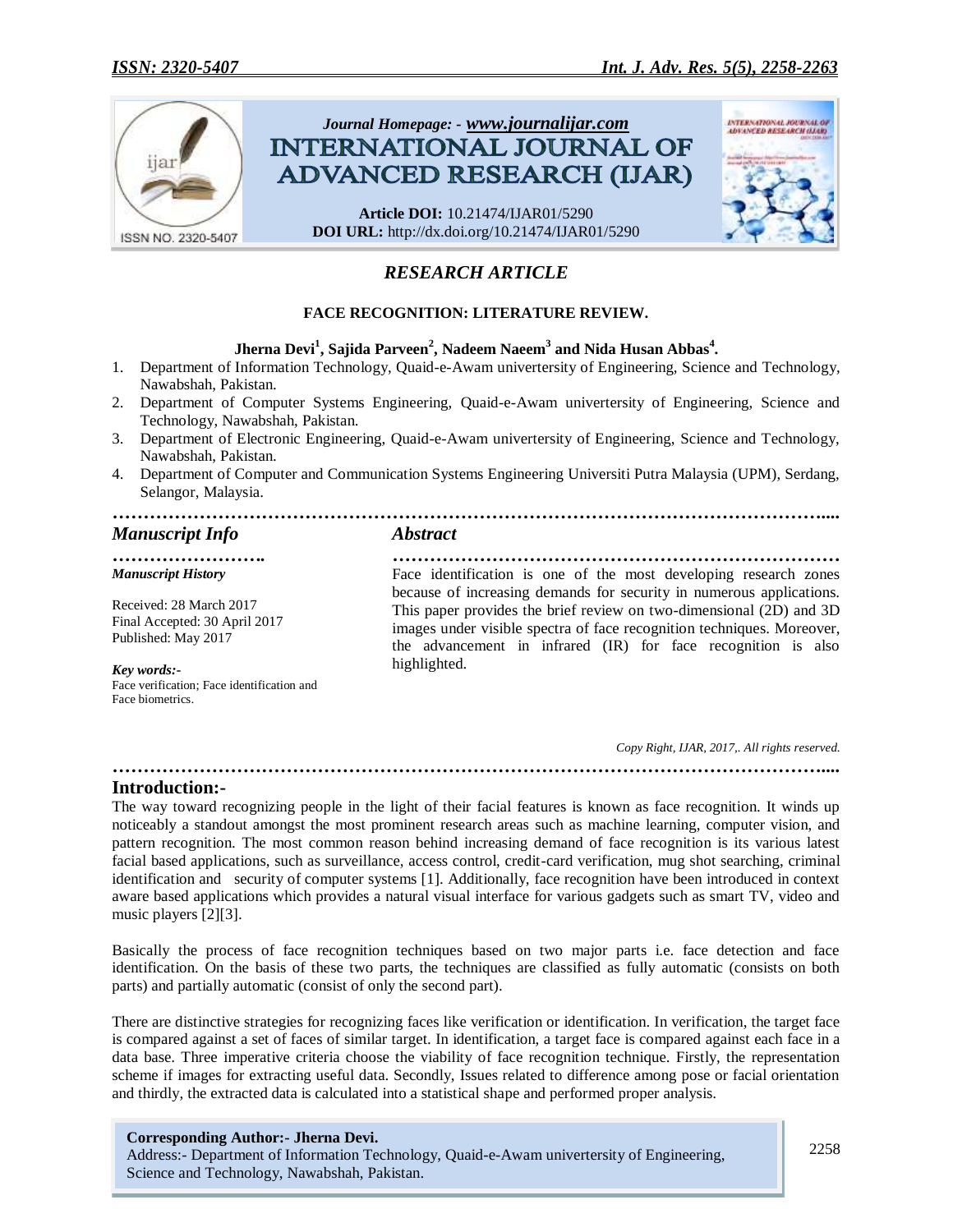Face recognition based applications are embedded on biometric devices. In general operation of these devices is based on three step procedure. First, a sensor is utilized to captures an observation which provide a "Biometric Signature". The type of sensor and its observation totally relay on the biometric gadgets. Second, a computer based calculation or algorithm which normalizes the captured biometric signature into the same format (size, resolution, view, etc.) as the signatures on the system's database. Third, a machine learning based matcher is used to compare the normalized signature with the set (or sub-set) of normalized signatures on the system's database and at last calculate the similarity score.

### **Applications:-**

Various fields are come up with face recognition based applications which are discussed below one by one.

- **Face ID:** instead of traditional key and password based identification is replaced with identify people by their face images, it also ensure the physical presence of an authorized person. Such applications are Driver licenses, entitlement programs, immigration, national ID, passports, voter registration, and welfare registration.
- **Access Control:** the access and restriction to a place or resource is control in this field. Face recognition applies on numerous areas for example: Border-crossing control, facility access, vehicle access, ATM, computer, program, database, network access, online transactions, long distance education and online examinations.
- Security: The face recognition secure the number of systems from life threading damage such as terrorist identification, flight boarding, stadium, audience scanning, computer based application i.e. database, file encryption, Internet, medical records, and trading terminals security.
- **Surveillance:** numbers of advanced surveillance applications are implemented on different locations such as park, neighbor, power grid, patrol control, nuclear plant to secure the public.
- Law enforcement: this area covers the crime stopping and suspect alert, tracking, suspect background checking, investigation, identifying fraud and cheats and etc.
- **Human computer interaction (HCI):** Intelligent gaming and proactive processing are the examples in HCI class. Other than this, antique photo verification, low bit rate video and image transmission and so on are some advance applications of face recognition systems.

### **Face Recognition Techniques:-**

As a standout amongst the most famous biometric traits, face provides clear favorable circumstances of being common and easily available biometric trait as compare to unique mark traits. To take advantages of facial based identification, a framework should have the capacity to distinguish an uncooperative face in uncontrolled condition and a discretionary circumstance without notice of the subject. In this section, the recent research in face recognition has been overviewed that apply mostly to frontal faces.

### I. **Local binary pattern LBP**

In this technique, the face picture is partitioned into the areas (pieces) and every district relates with every focal pixel.

At that point it inspects its pixel neighbor in view of the dark scales estimation of focal pixel to change its neighbor to 0 or 1 [4]. Later on extended LBP operator in the view of Weber's law was proposed [5]. A new bit of knowledge into three dynamics regarding iris location method on K-means algorithm; Sobel and LBP methods was introduced [6]. Another LBP based approach in face recognition applies form the perspective of various lighting conditions. In this scheme Difference of Gaussian (DoG) and LBPs has been utilized to extract the images for recognition [7].

Ahonen etal. [8] connected nearby paired example of local binary patterns [9]. This new method was extracted by binarising the gradients of centre point. Moreover, the sub-division has been applied on several parts of face image. The approach proved more robust in pose and illumination changes because of its versatile abilities [10].

### II. **Principal Component Analysis PCA or Eigenfaces:**

To deal with face recognition, eigenface is one of a very famous approach. Another name of this approach is also known as Karhunen- Loève expansion, eigenpicture, eigenvector, and principal component. Principal component analysis (PCA) technique is totally based on lower dimensions. In this method a statistical calculation is applied which converts the maximum number of co-related variables into a smaller no. of uncorrelated variables [11]. The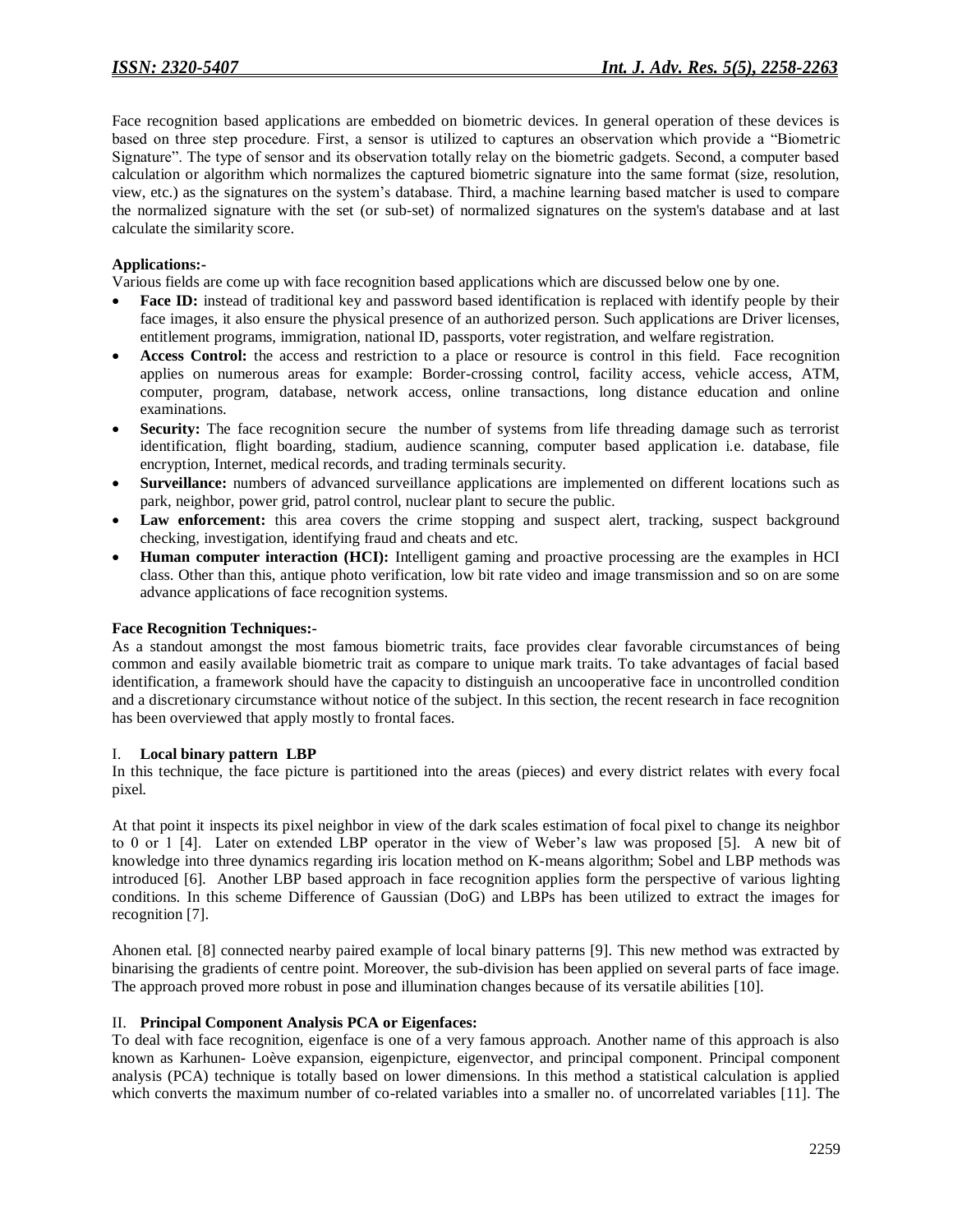fruitful use of PCA was analyzed effectively on face representations [12, 13]. The advance method known as D2D-PCA was proposed specifically to overcome illumination changes which normally a main issue in face recognition system. The approach was based on new feature and a fusion of two half-face images [14]. Singular Value Decomposition was utilized to manage encompassing light. The wavelets have been employed to combine KPCA for Multi Scale Features [15, 16].

In [17], the authors utilized sparse representation in alignment step to test face image. Another approach of eigenfaces was adopted which was inspired by the procedure of Kirby and Sirovich [18]. The covariance matrix based approach has been utilized to compute three images with different lighting effects and extend their work on face components [19, 20]. Later on a multimodal based identification system combined face and fingerprint along with the voice of the subjects [21].

### III. **Neural network:**

The non-linearity of neural network makes it more famous and attractive in various field of image processing. It is very tricky to design and implement of a neural network based recognition successfully. Its criticalness totally depends on future application. Neural network have been applied for face detection, multilayer perceptron and convolution. In face verification system multi-resolution pyramid structure has been implemented [22]. Moreover, a hybrid approach of neural network was proposed in which local image sample, a self organizing map and convolutional network [23]. Another approach based of probabilistic decision based neural network (PDBNN) has been applied. The approach inherited the modular structure from its predecessor, a decision based neural network (DBNN) [24]. The extended version of NN from the multi-view face representation was adopted via multiband feature technique [25].

A systolic architecture has been introduced for large scale based integration of face recognition. A hierarchical method of decision-based neural networks DBNN was adopted with the combination of nonlinear basis functions and a competitive credit-assignment scheme [26, 27]. A contrast adjustment based technique for face recognition has been introduced. The correlation and statistical independence functions were used to set the parameter problems.

#### IV. **Hidden Markov Models (HMMs)**

The HMM based Stochastic modeling of non-stationary vector time series has been proved effective for speech based applications. Recently, this new dimension references in human face recognition [28]. one way to associate and apply HMM was to divide the face regions such as eyes, nose and mouth etc. while in a spatial based observation sequence a band sampling were adopted for face images [29].

### V. **Template Matching**

Various methods have been proposed in the literature for template matching.

The Euclidean distance has been adopted for template matching. In which the whole image was represented in the intensity values of a two-dimensional array and compared via approximate metric [30].

Recently, form the distinctive viewpoints the face template were compared of an individual. While from single view point but multiple distinctive smaller templates have been adopted for face recognition. Furthermore, the different parts of the template were utilized for matching such as eyes, nose and mouth. The main limitation appeared in template matching is computational complexity [31, 32]. In general, it is more logical as compared to feature matching based approaches for face recognition.

### VI. **Wavelet transform:**

Generally believed that neighborhood based features are more reliable while spatial frequency analysis concentrate such features [33, 34]. In this regards wavelet is most popular tool used in characteristics of space–frequency localization [35]. The wavelet transfom based face recognition technique has been proposed by calculating the shape and texture of the face images [36]. Moreover, discrete wavelet transform based scheme was introduced via probability distribution functions through various color channels. Specifically, among different wavelet bases Gabor functions provide the higher resolution in spatial and frequency domains [37, 38]. A Gabor based dynamic link framework and other advance techniques were proposed for face recognition [39, 40, 41, 42, 43 ]. Later on, the DT-CWT and ST-CWT based face recognition performed better than Gabor wavelets [44,45,46].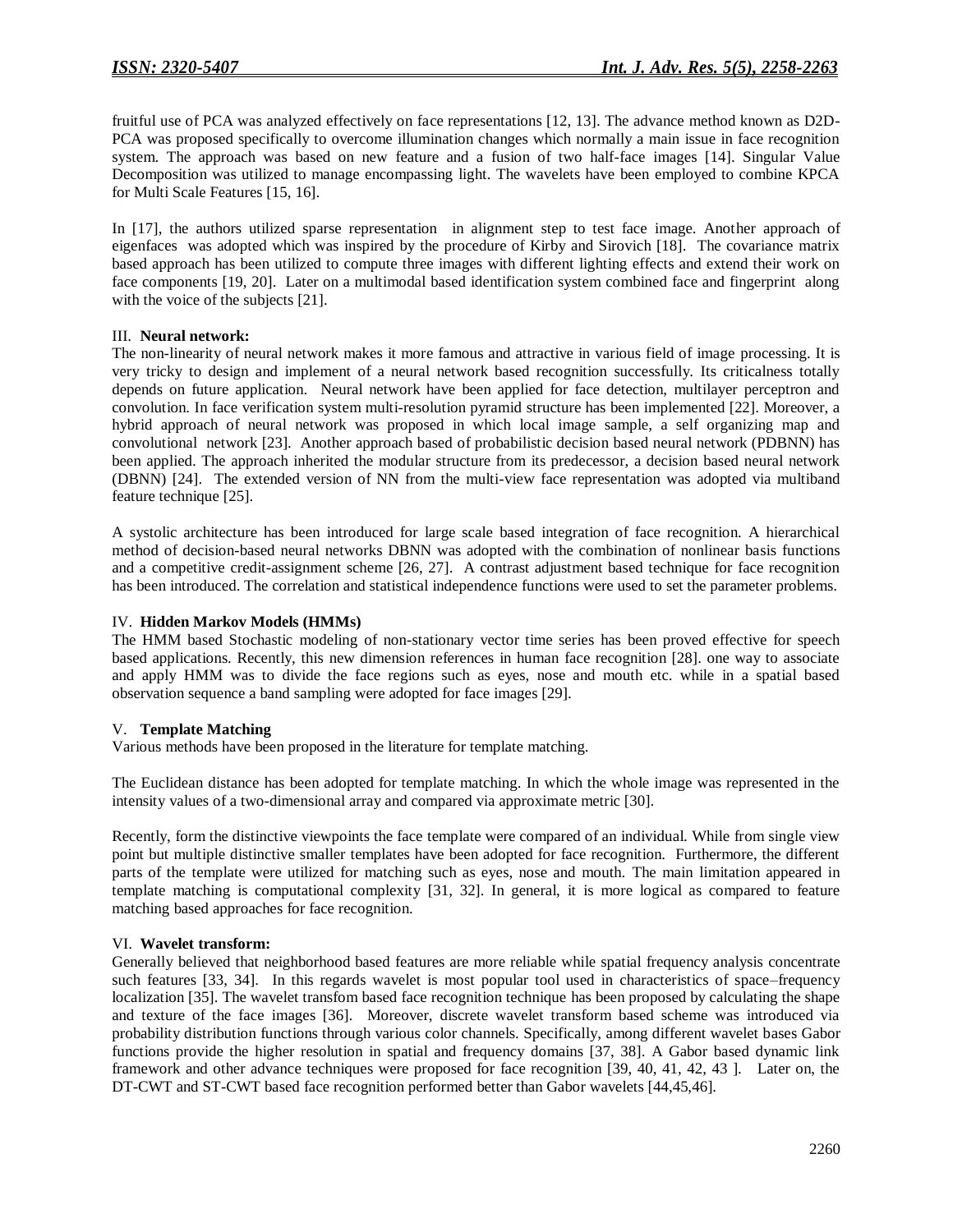### VII.**Multi algorithm approach:**

Nowadays, most of the research is focusing on mutli-modeling and multi-algorithm techniques. In this approach more than one technique are combined to extract features from different perspective in face images. The four kind of schemes like principal component analysis (PCA), Discrete Cosine Transform (DCT), Template Matching using Correlation (Corr) and Partitioned Iterative Function System (PIFS) have been implemented in multi algorithm approach [47]. Along with the multi-algorithm, multi biometric was introduced via merging gray level correlation ann principle component analysis (PCA) [48, 49].

#### VIII. **3D model**

The utilization of 3D data in face recognition has recently been pulling in consistently expanding levels of consideration in the biometric group. The reflected light caught by the camera is a complex capacity of the surface geometry, albedo, brightening and the spatial characteristics.

The use of 3D information in face recognition has lately been attracting ever increasing levels of attention in the biometrics community. The reflected light captured by the camera is a complex function of the surface geometry, albedo, illumination and the spectral characteristics of the camera. The unique way to deal with these issues of face recognition is come up with 3D properties based approaches [50]. Along with the 3D geometry a multiple texture maps was adopted to detect the parts and then align model which cover wide range of pose and appreances [51].

#### IX. **Biomechanical models**.

In this approach, the structure and musculature of the face is used mostly for computer animation based applications. Biomechanical model based on 3D shape and color, biomechanical properties of skin and structure beneath the skin and anthropometric statistics along with natural changes in facial appearances adopted to combine 3D and 2D data of face images and proof the success in recognizing the faces.[52, 53].

#### X. **Infrared**

Infrared image or thermal images or thermograms shows the heat discharged from an object. These thermal changes represent uniqueness of every object according to their different characteristic of material and its temperature. Thermal imaging becomes more popular in face recognition field via analyzing the temperature generated by blood vessels under the facial skin [54]. Hence, for thermal based face verification systems, particular kind of sensor or camera known as IR is utilized to capture the images which show the thermal changes among faces of various skin types and colors. NIR spectrum has been powerfully provide a detection rate for faces and adopted in numerous face recognition systems via computing feature extraction technique on thermal images [55, 56, 57, 58 and 59].

## **Conclusion:-**

This paper provided a brief review of the active research of face recognition. It is observed that face recognition is a dynamic field because of its potential use in wide range of applications from commercial to private and from government to public sector. In this paper the advances in face recognitions techniques and major efforts are covered and highlighted the latest trends in face recognition techniques for future references.

### **References:-**

- 1. N. B. Kachare and V. S. Inamdar, "Survey of face recognition techniques", International Journal of Computer Applications, vol. 1, no. 1, pp. 29-33, 2010.
- 2. Z. Fei and Peter H. N. de With , "Real-time embedded face recognition for smart home", IEEE Transactions on Consumer Electronics, vol. 51, no. 1, 2005.
- 3. K. H. An and M. J. Chung, "Cognitive Face Analysis System for Future Interactive TV", IEEE Transactions on Consumer Electronics, vol. 55, no. 4, pp. 2271-2279, 2009.
- 4. Rajkiran Kaur, Rachna Rajput," Face recognition and its various techniques: a review", International Journal of Science, Engineering and Technology Research (IJSETR) Volume 2, Issue 3, March 2013
- 5. Zhihua Xie1, Guodong Liu1, and Zhijun Fang2 "Face Recognition Based on Combinationof Human Perception and Local Binary Pattern" Y. Zhang et al. (Eds.): IScIDE 2011, LNCS 7202, pp. 365–373, 2012.© Springer-Verlag Berlin Heidelberg 2012
- 6. Zhiming Qian, Chaoqun Huang, and Dan Xu, "Automatic Face Recognition Systems Design and Realization", The Sixth ISNN 2009, AISC 56, pp. 323–331. Springer-Verlag Berlin Heidelberg 2009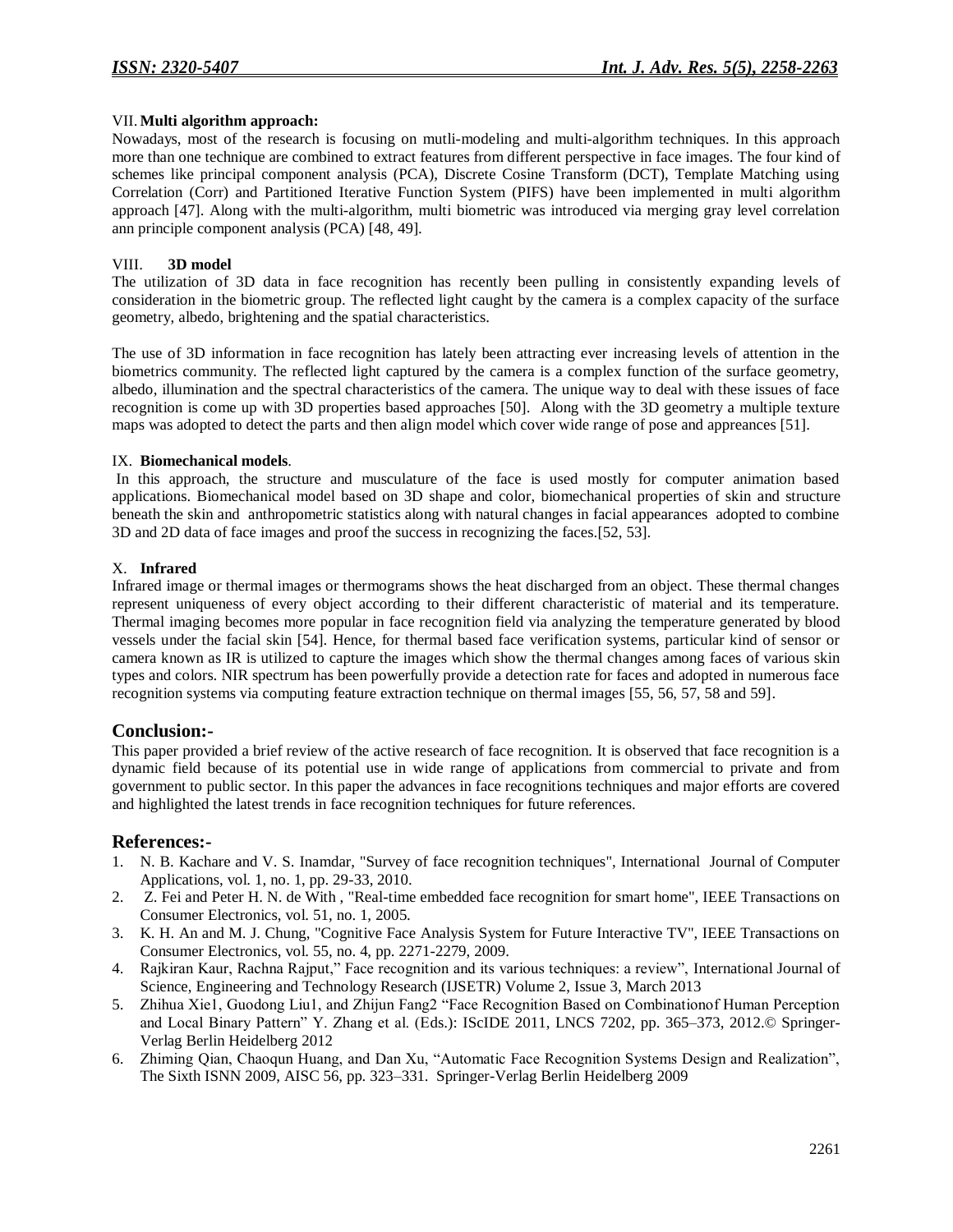- 7. Zhichao Lian, Meng Joo Er, and Juekun Li "A Novel Face Recognition Approach under Illumination Variations Based on Local Binary Pattern"A. Berciano et al. (Eds.): CAIP 2011, Part II, LNCS 6855, pp. 89–96, 2011.
- 8. T.Ahonen,A.Hadid,M.Pietik¨ainen, Facedescriptionwithlocalbinarypatterns: application tofacerecognition,IEEETrans.PatternAnal.Mach.Intell.28(12) (2006) 2037–2041.
- 9. T. Ojala, M. Pietikainen, T. Maenpaa, Multiresolution gray-scale and rotation invariant texture classification with local binary patterns, IEEE Trans. Pattern Anal. Mach. Intell. 24 (7) (2002) 971–987.
- 10. V. Blanz and T. Vetter. Face Recognition Based on Fitting a 3D Morphable Model. IEEE Trans. Pattern Anal. Mach. Intell., 25(9):1063-1074, 2003
- 11. Essam Al Daoud, "Enhancement of the face recognition using a modified Fourier-Gabor filter,"
- 12. L. Sirovich and M. Kirby, "Low-Dimensional procedure for the characterisation of human faces," J. Optical Soc. of Am., vol. 4, pp. 519-524, 1987.
- 13. M. Kirby and L. Sirovich, "Application of the Karhunen- Loève procedure for the characterisation of human faces," IEEE Trans. Pattern Analysis and Machine Intelligence, vol. 12, pp. 831-835, Dec. 1990.
- 14. Sang-Heon Lee, Dong-Ju Kim and Jin-Ho Cho," Illumination Robust Face Recognition System Based on Differential Components", IEEE 2012
- 15. K. Punnam Chandar, M.Mahesh Chandray, M.Raman Kumary, B.Swarna Lathaz," Multi Scale Feature Extraction and Enhancement using SVD towards Secure Face Recognition System", ICSCCN 2011 IEEE
- 16. Gu-Min Jeong, Hyun-Sik Ahn, Sang-Il Choi\*, Nojun Kwak, and Chanwoo Moon," Pattern Recognition Using Feature Feedback: Application to Face Recognition", International Journal of Control, Automation, and Systems (2010) 8(1):141-148
- 17. Andrew wagner, John wrigt, Arvind Ganesh,Zihan Zhou,Hossein M. and Yi Ma," Toward a Practical Face Recognition System: Robust Alignment and Illumination by Sparse Representation", ieee transactions on pattern analysis and machine intelligence, vol. 34, no. 2, february 2012
- 18. M. Turk and A. Pentland, "Eigenfaces for recognition," J. Cognitive Neuroscience, vol. 3, pp. 71-86, 1991.
- 19. L. Zhao and Y.H. Yang, "Theoretical analysis of illumination in pcabased vision systems," Pattern Recognition, vol. 32, pp. 547-564, 1999.
- 20. A. Pentland, B. Moghaddam, and T. Starner, "View-Based and modular eigenspaces for face recognition," Proc. IEEE CS Conf. Computer Vision and Pattern Recognition, pp. 84-91, 1994.
- 21. P. Verlinde, G. Matre, and E. Mayoraz, "Decision fusion using a multilinear classifier," Proc. Int'l Conf. Multisource-Multisensor Information Fusion, vol. 1, pp. 47-53, July 1998.
- 22. J. Weng, J.S. Huang, and N. Ahuja, "Learning recognition and segmentation of 3D objects from 2D images," Proc. IEEE Int'l Conf. Computer Vision, pp. 121-128, 1993.
- 23. S. Lawrence, C.L. Giles, A.C. Tsoi, and A.D. Back, "Face recognition: A convolutional neural-network approach," IEEE Trans. Neural Networks, vol. 8, pp. 98-113, 1997.
- 24. S.Y. Kung and J.S. Taur, "Decision-Based neural networks with signal/image classification applications," IEEE Trans. Neural Networks, vol. 6, pp. 170-181, 1995.
- 25. Sue Inn Ch'ng, Kah-Phooi Seng, Li-Minn Ang," Multiview-multiband Face Recognition System to Solve Illumination and Pose Variation", 2010 IEEE.
- 26. S.H. Lin, S.Y. Kung, and L.J. Lin, "Face recognition/detection by probabilistic decision-based neural network," IEEE Trans. Neural Networks, vol. 8, pp. 114-132, 1997
- 27. S.Y.Kung, M.Fang, S.P.Liou,M.Y.Chiu,J.S.Taur," DECISION-BASED NEURAL NETWORK FOR FACE RECOGNITION SYSTEM" IEEE 1995.
- 28. F. Samaria and F. Fallside, "Face identification and feature extraction using hidden markov models," Image Processing: Theory and Application, G. Vernazza, ed., Elsevier, 1993.
- 29. F. Samaria and A.C. Harter, "Parameterisation of a stochastic model for human face identification," Proc. Second IEEE Workshop Applications of Computer Vision, 1994.
- 30. A.S.Tolba, A.H.EL-Baz, and A.A.El-Harby, "Face Recognition: A Literature Review", International Journal of Information and Communication Engineering 2:2 2006
- 31. R. Bruneli and T. Poggio, "Face recognition: features versustemplates," IEEE Trans. Pattern Analysis and Machine Intelligence, vol. 15, pp. 1042-1052, 1993.
- 32. R.J. Baron, "Mechanism of human facial recognition," Int'l J. Man Machine Studies, vol. 15, pp. 137-178, 1981.
- 33. Zhao W et al "Face recognition: a literature survey, Technical Report", University of Maryland 2000
- 34. Scholkopf B et al," Comparing support vector machines with Gaussian kernels to radial basis function classifiers" IEEE Trans Signal Process 45(11):2758-2765 1997
- 35. Qian S, Chen D," Joint time–frequency analysis: method and applications." Prentice Hall, Englewood Cliffs 1996